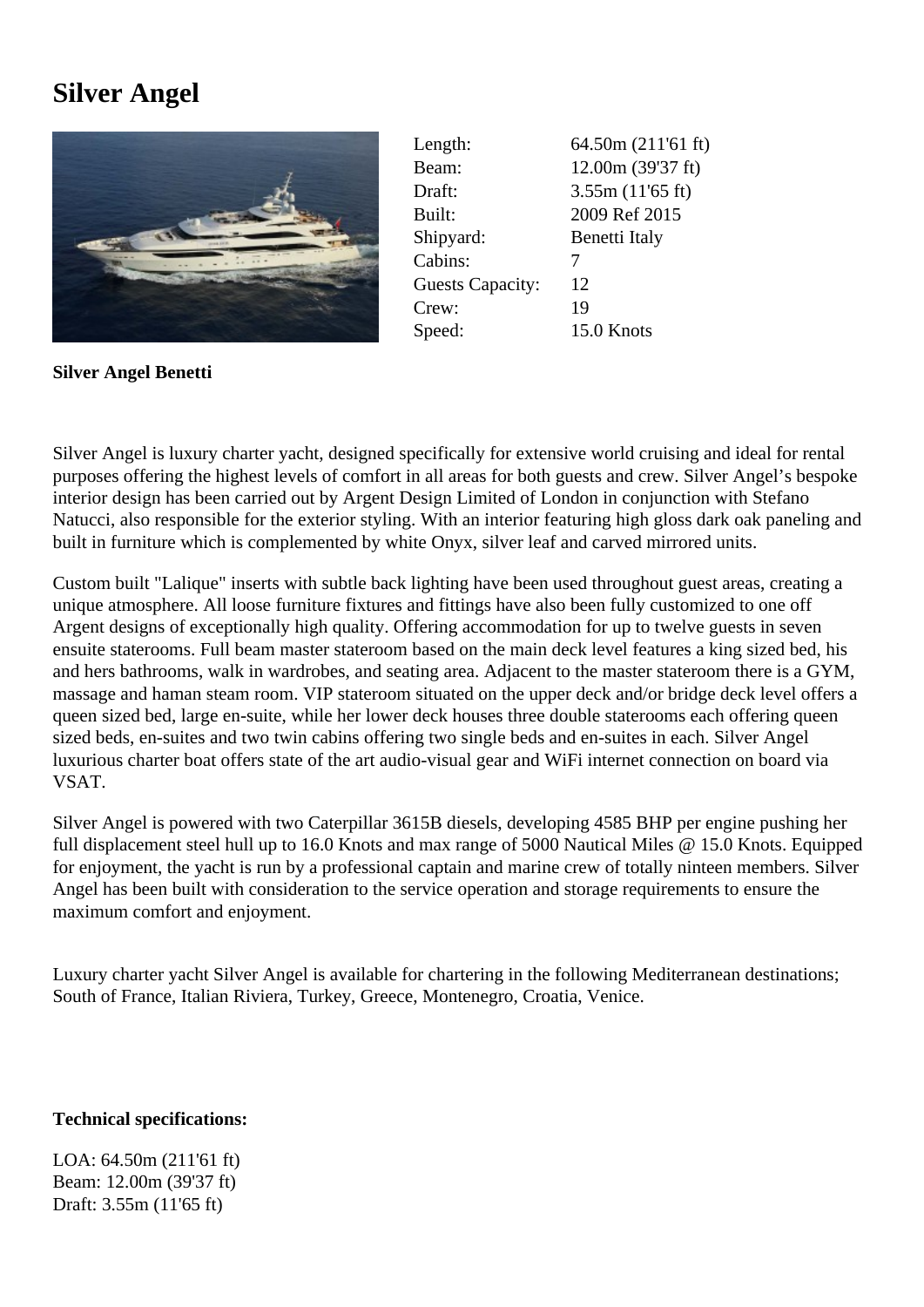Built: 2009 Refitted: 2015 Flag: Isle of Man Shipyard/Builder: Azimut Benetti Italy Naval Architect: Benetti in House Exterior Designer: Stefano Natucci/Argent Design Interior Designer: Argent Design Classification: Lloyds Register MCA Compliant: Yes Type: Displacement Motor Yacht GT: 1407 T Displacement: 1250 T Hull material: Steel Superstructure: Aluminium Engines: 2 x 4585 BHP Caterpillar 3615B Generators: 2 x 225 kW Caterpillar C9, 1 x 350 kW Caterpillar C18 1 x 85 kW Emergency Gen Caterpillar C4 Fuel consumption: 550 liters/Hr Fuel capacity: 170.000 liters Fresh-water capacity: 45.000 liters + RO Water makers Bow thruster: Yes Air condition: Entire Yacht with individual cabin controls Stabilization: @ anchor and underway Top speed: 16.0 Knots Cruise speed: 15.0 Knots Range: 5.000 NM @ 15.0 Knots Guests: 12 Cabins:  $7(5 \times \text{double} + 2 \times \text{twin})$ Crew: 19 WiFi Jacuzzi on Sundeck

## **Tenders and toys:**

- 1 x Boesch 7.50m classic mahogany fully customized speed boat
- 1 x Tender 7.50m Novurania with diesel engine
- 1 x DSB SOLAS rescue tender
- 2 x Yamaha FX Jet ski
- 2 x Water ski gear
- 2 x Sea-Bobs Cayago F5/S
- 2 x Wake board gear
- 1 x Knee board
- 1 x Inflatable slide
- 1 x Inflatable Hobie Sea Kayak
- 3 x Inflatable stand up paddle boards
- 1 x Kite board
- 20 full wet suits
- 20 short wet suits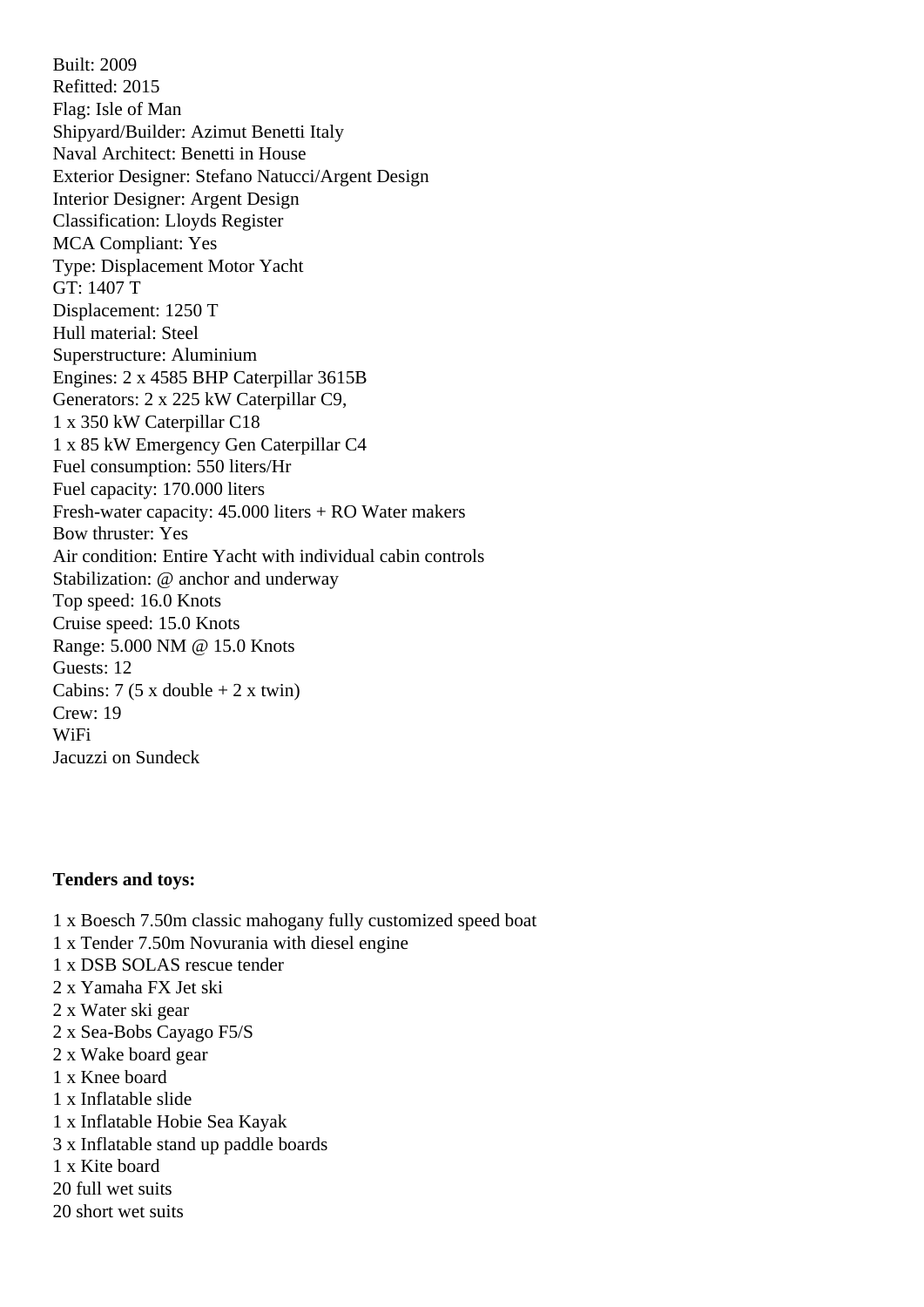Deep-sea fishing gear Bauer Dive compressor + 16 sets of diving gear (Randevous ONLY) Teeit golf machine Gym gear

Silver Angel superyacht disclaimer:

Superyacht Silver Angel is not represented by Navis Yacht Charters. If you want to know more about Silver Angel, please contact us.

Images